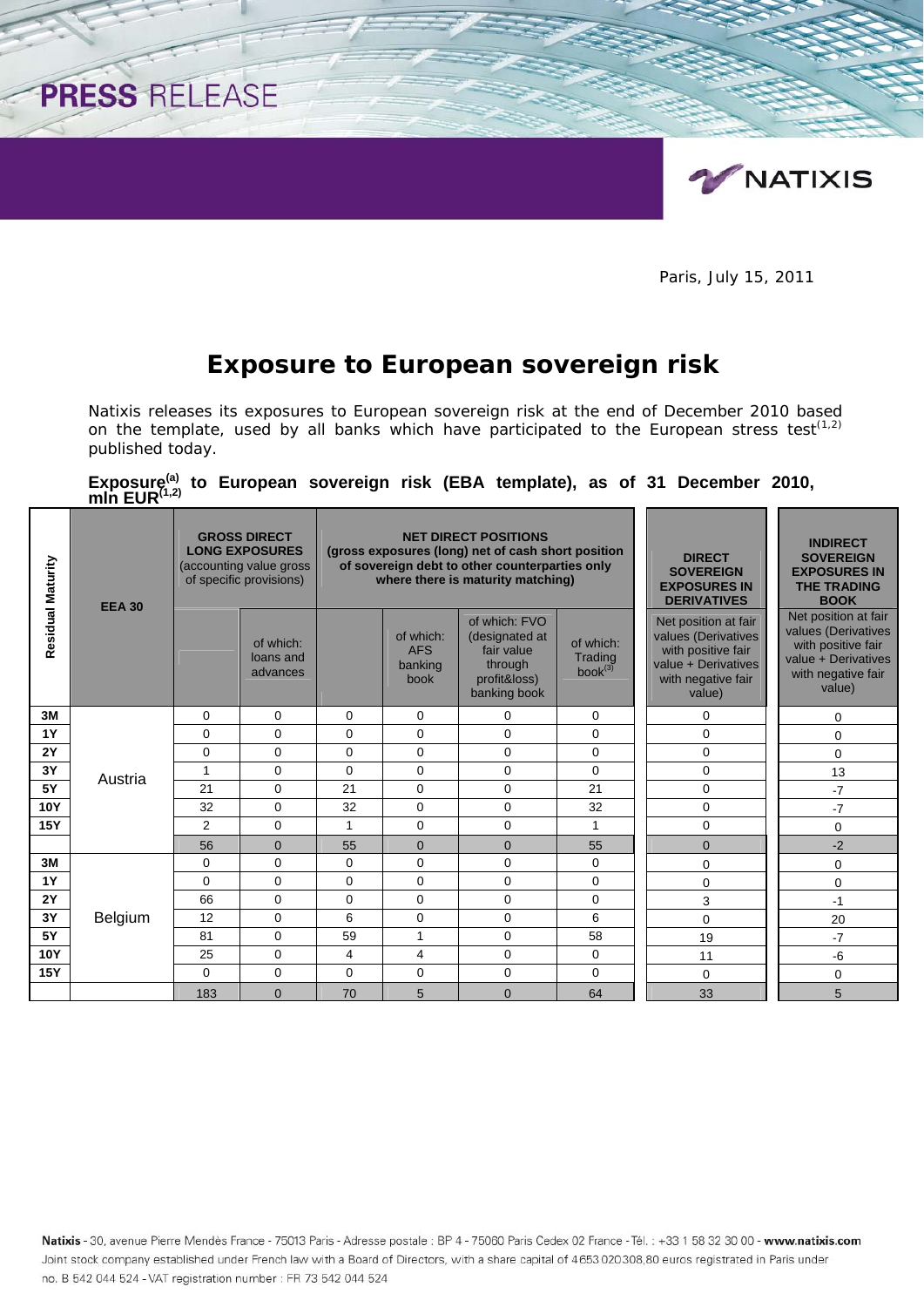| Residual Maturity | <b>EEA 30</b>         |                         | <b>GROSS DIRECT</b><br><b>LONG EXPOSURES</b><br>(accounting value gross<br>of specific provisions) |                         |                                            | <b>NET DIRECT POSITIONS</b><br>(gross exposures (long) net of cash short position<br>of sovereign debt to other counterparties only<br>where there is maturity matching) | <b>DIRECT</b><br><b>SOVEREIGN</b><br><b>EXPOSURES IN</b><br><b>DERIVATIVES</b> | <b>INDIRECT</b><br><b>SOVEREIGN</b><br><b>EXPOSURES IN</b><br><b>THE TRADING</b><br><b>BOOK</b>                          |                                                                                                                          |
|-------------------|-----------------------|-------------------------|----------------------------------------------------------------------------------------------------|-------------------------|--------------------------------------------|--------------------------------------------------------------------------------------------------------------------------------------------------------------------------|--------------------------------------------------------------------------------|--------------------------------------------------------------------------------------------------------------------------|--------------------------------------------------------------------------------------------------------------------------|
|                   |                       |                         | of which:<br>loans and<br>advances                                                                 |                         | of which:<br><b>AFS</b><br>banking<br>book | of which: FVO<br>(designated at<br>fair value<br>through<br>profit&loss)<br>banking book                                                                                 | of which:<br>Trading<br>$book^{(3)}$                                           | Net position at fair<br>values (Derivatives<br>with positive fair<br>value + Derivatives<br>with negative fair<br>value) | Net position at fair<br>values (Derivatives<br>with positive fair<br>value + Derivatives<br>with negative fair<br>value) |
| 3M                |                       | 0                       | 0                                                                                                  | $\mathbf 0$             | $\mathbf 0$                                | 0                                                                                                                                                                        | 0                                                                              | 0                                                                                                                        | 0                                                                                                                        |
| <b>1Y</b>         |                       | 0                       | $\mathbf 0$                                                                                        | 0                       | 0                                          | 0                                                                                                                                                                        | $\mathbf 0$                                                                    | $\mathbf 0$                                                                                                              | $\mathbf 0$                                                                                                              |
| 2Y                |                       | 0                       | $\mathbf 0$                                                                                        | 0                       | 0                                          | 0                                                                                                                                                                        | $\mathbf 0$                                                                    | $\pmb{0}$                                                                                                                | $\mathbf 0$                                                                                                              |
| 3Y                | <b>Bulgaria</b>       | 0                       | $\mathbf 0$                                                                                        | 0                       | $\mathbf 0$                                | 0                                                                                                                                                                        | $\mathbf 0$                                                                    | $\pmb{0}$                                                                                                                | $\mathbf 0$                                                                                                              |
| 5Y                |                       | 0                       | $\mathbf 0$                                                                                        | 0                       | 0                                          | 0                                                                                                                                                                        | $\mathbf 0$                                                                    | $\pmb{0}$                                                                                                                | $\mathbf 0$                                                                                                              |
| <b>10Y</b>        |                       | 0                       | $\mathbf 0$                                                                                        | $\mathbf 0$             | $\mathbf 0$                                | 0                                                                                                                                                                        | 0                                                                              | $\mathbf 0$                                                                                                              | $\mathbf 0$                                                                                                              |
| <b>15Y</b>        |                       | 0                       | $\mathbf 0$                                                                                        | 0                       | 0                                          | $\mathbf 0$                                                                                                                                                              | $\mathbf 0$                                                                    | $\mathbf 0$                                                                                                              | $\mathbf 0$                                                                                                              |
|                   |                       | $\overline{0}$          | $\mathbf{0}$                                                                                       | $\mathbf{0}$            | $\overline{0}$                             | $\mathbf{0}$                                                                                                                                                             | $\mathbf{0}$                                                                   | $\overline{0}$                                                                                                           | $\overline{0}$                                                                                                           |
| 3M                |                       | 0                       | $\mathbf 0$                                                                                        | $\mathbf 0$             | $\mathbf 0$                                | 0                                                                                                                                                                        | $\mathbf 0$                                                                    | $\mathbf{1}$                                                                                                             | $\mathbf 0$                                                                                                              |
| <b>1Y</b>         |                       | 0                       | $\mathbf 0$                                                                                        | $\mathbf 0$             | 0                                          | 0                                                                                                                                                                        | $\mathbf 0$                                                                    | $\pmb{0}$                                                                                                                | 0                                                                                                                        |
| <b>2Y</b>         |                       | 0                       | $\mathbf 0$                                                                                        | $\mathbf 0$             | 0                                          | 0                                                                                                                                                                        | 0                                                                              | 0                                                                                                                        | $\mathbf 0$                                                                                                              |
| 3Y                | Cyprus                | 0                       | $\mathbf 0$                                                                                        | 0                       | 0                                          | 0                                                                                                                                                                        | $\mathbf 0$                                                                    | $\mathsf 0$                                                                                                              | 0                                                                                                                        |
| <b>5Y</b>         |                       | 0                       | $\mathbf 0$                                                                                        | 0                       | $\mathbf 0$                                | 0                                                                                                                                                                        | $\mathbf 0$                                                                    | $\mathsf 0$                                                                                                              | 0                                                                                                                        |
| <b>10Y</b>        |                       | 0                       | $\mathbf 0$                                                                                        | 0                       | $\mathbf 0$                                | 0                                                                                                                                                                        | $\mathbf 0$                                                                    | $\pmb{0}$                                                                                                                | 0                                                                                                                        |
| <b>15Y</b>        |                       | 0                       | $\mathbf 0$                                                                                        | 0                       | $\mathbf 0$                                | 0                                                                                                                                                                        | $\mathbf 0$                                                                    | $\mathbf 0$                                                                                                              | 0                                                                                                                        |
|                   |                       | 0<br>4                  | $\mathbf{0}$<br>$\overline{4}$                                                                     | $\mathbf 0$<br>4        | $\overline{0}$<br>$\mathbf 0$              | $\overline{0}$<br>0                                                                                                                                                      | $\mathbf 0$<br>$\mathbf 0$                                                     | $\mathbf{1}$                                                                                                             | $\overline{0}$                                                                                                           |
| 3M<br><b>1Y</b>   |                       | 0                       | $\mathbf 0$                                                                                        | $\mathbf 0$             | $\mathbf 0$                                | 0                                                                                                                                                                        | 0                                                                              | $\mathbf 0$                                                                                                              | 0                                                                                                                        |
| 2Y                |                       | 0                       | $\mathbf 0$                                                                                        | $\mathbf 0$             | $\mathbf 0$                                | 0                                                                                                                                                                        | 0                                                                              | $\mathbf 0$                                                                                                              | $\mathbf 0$                                                                                                              |
| 3Y                |                       | 0                       | $\mathbf 0$                                                                                        | 0                       | $\mathbf 0$                                | 0                                                                                                                                                                        | $\mathbf 0$                                                                    | $\pmb{0}$                                                                                                                | 0<br>$\mathbf 0$                                                                                                         |
| <b>5Y</b>         | <b>Czech Republic</b> | 0                       | $\mathbf 0$                                                                                        | 0                       | $\mathbf 0$                                | 0                                                                                                                                                                        | 0                                                                              | $\mathbf 0$                                                                                                              |                                                                                                                          |
| <b>10Y</b>        |                       | 0                       | $\pmb{0}$                                                                                          | 0                       | $\mathbf 0$                                | 0                                                                                                                                                                        | $\mathbf 0$                                                                    | $\mathbf 0$<br>$\mathbf 0$                                                                                               | $\mathbf 0$<br>0                                                                                                         |
| <b>15Y</b>        |                       | 0                       | $\mathbf 0$                                                                                        | $\mathbf 0$             | 0                                          | 0                                                                                                                                                                        | $\mathbf 0$                                                                    | $\mathbf 0$                                                                                                              | 0                                                                                                                        |
|                   |                       | $\overline{\mathbf{4}}$ | $\overline{4}$                                                                                     | $\overline{\mathbf{4}}$ | $\overline{0}$                             | $\mathbf 0$                                                                                                                                                              | $\mathbf 0$                                                                    | $\mathbf 0$                                                                                                              | $\mathbf{0}$                                                                                                             |
| 3M                |                       | 0                       | $\mathbf 0$                                                                                        | 0                       | $\mathbf 0$                                | 0                                                                                                                                                                        | 0                                                                              | $-1$                                                                                                                     | $\mathbf 0$                                                                                                              |
| <b>1Y</b>         |                       | 0                       | 0                                                                                                  | $\mathbf 0$             | 0                                          | 0                                                                                                                                                                        | 0                                                                              | 0                                                                                                                        | 0                                                                                                                        |
| <b>2Y</b>         |                       | $\Omega$                | $\Omega$                                                                                           | $\Omega$                | $\Omega$                                   | $\Omega$                                                                                                                                                                 | $\Omega$                                                                       | $\overline{7}$                                                                                                           | 0                                                                                                                        |
| 3Y                |                       | 11                      | 0                                                                                                  | 11                      | 0                                          | 0                                                                                                                                                                        | 11                                                                             | $-7$                                                                                                                     | 13                                                                                                                       |
| <b>5Y</b>         | Denmark               | 0                       | 0                                                                                                  | 0                       | $\pmb{0}$                                  | 0                                                                                                                                                                        | $\mathbf 0$                                                                    | $-17$                                                                                                                    | $\textnormal{-}7$                                                                                                        |
| <b>10Y</b>        |                       | 0                       | 0                                                                                                  | 0                       | $\pmb{0}$                                  | 0                                                                                                                                                                        | $\mathsf 0$                                                                    | $-4$                                                                                                                     | $\textnormal{-}7$                                                                                                        |
| <b>15Y</b>        |                       | 0                       | 0                                                                                                  | 0                       | $\mathbf 0$                                | 0                                                                                                                                                                        | $\mathsf 0$                                                                    | $\mathsf{O}\xspace$                                                                                                      | $\mathsf{O}\xspace$                                                                                                      |
|                   |                       | 11                      | $\mathbf 0$                                                                                        | 11                      | $\mathbf 0$                                | $\pmb{0}$                                                                                                                                                                | 11                                                                             | $-23$                                                                                                                    | $-2$                                                                                                                     |
| 3M                |                       | 0                       | 0                                                                                                  | 0                       | 0                                          | 0                                                                                                                                                                        | 0                                                                              | 0                                                                                                                        | 0                                                                                                                        |
| <b>1Y</b>         |                       | 0                       | 0                                                                                                  | 0                       | $\pmb{0}$                                  | $\pmb{0}$                                                                                                                                                                | $\mathbf 0$                                                                    | $\pmb{0}$                                                                                                                | 0                                                                                                                        |
| $2\mathsf{Y}$     |                       | $\mathbf 0$             | 0                                                                                                  | 0                       | $\mathbf 0$                                | $\mathbf 0$                                                                                                                                                              | $\mathbf 0$                                                                    | 0                                                                                                                        | 0                                                                                                                        |
| $3\,\rm Y$        | Estonia               | 0                       | 0                                                                                                  | 0                       | $\mathbf 0$                                | $\mathbf 0$                                                                                                                                                              | 0                                                                              | $\pmb{0}$                                                                                                                | 0                                                                                                                        |
| $5Y$              |                       | 0                       | 0                                                                                                  | 0                       | $\mathbf 0$                                | 0                                                                                                                                                                        | $\mathsf 0$                                                                    | $\pmb{0}$                                                                                                                | 0                                                                                                                        |
| <b>10Y</b>        |                       | 0                       | 0                                                                                                  | 0                       | $\pmb{0}$                                  | 0                                                                                                                                                                        | $\mathsf 0$                                                                    | $\pmb{0}$                                                                                                                | 0                                                                                                                        |
| <b>15Y</b>        |                       | 0                       | 0                                                                                                  | 0                       | $\pmb{0}$                                  | $\mathsf{O}\xspace$                                                                                                                                                      | $\mathsf 0$                                                                    | $\pmb{0}$                                                                                                                | $\pmb{0}$                                                                                                                |
|                   |                       | 0                       | $\mathbf{0}$                                                                                       | $\pmb{0}$               | $\bf 0$                                    | $\mathbf 0$                                                                                                                                                              | $\mathbf{0}$                                                                   | $\pmb{0}$                                                                                                                | $\mathbf 0$                                                                                                              |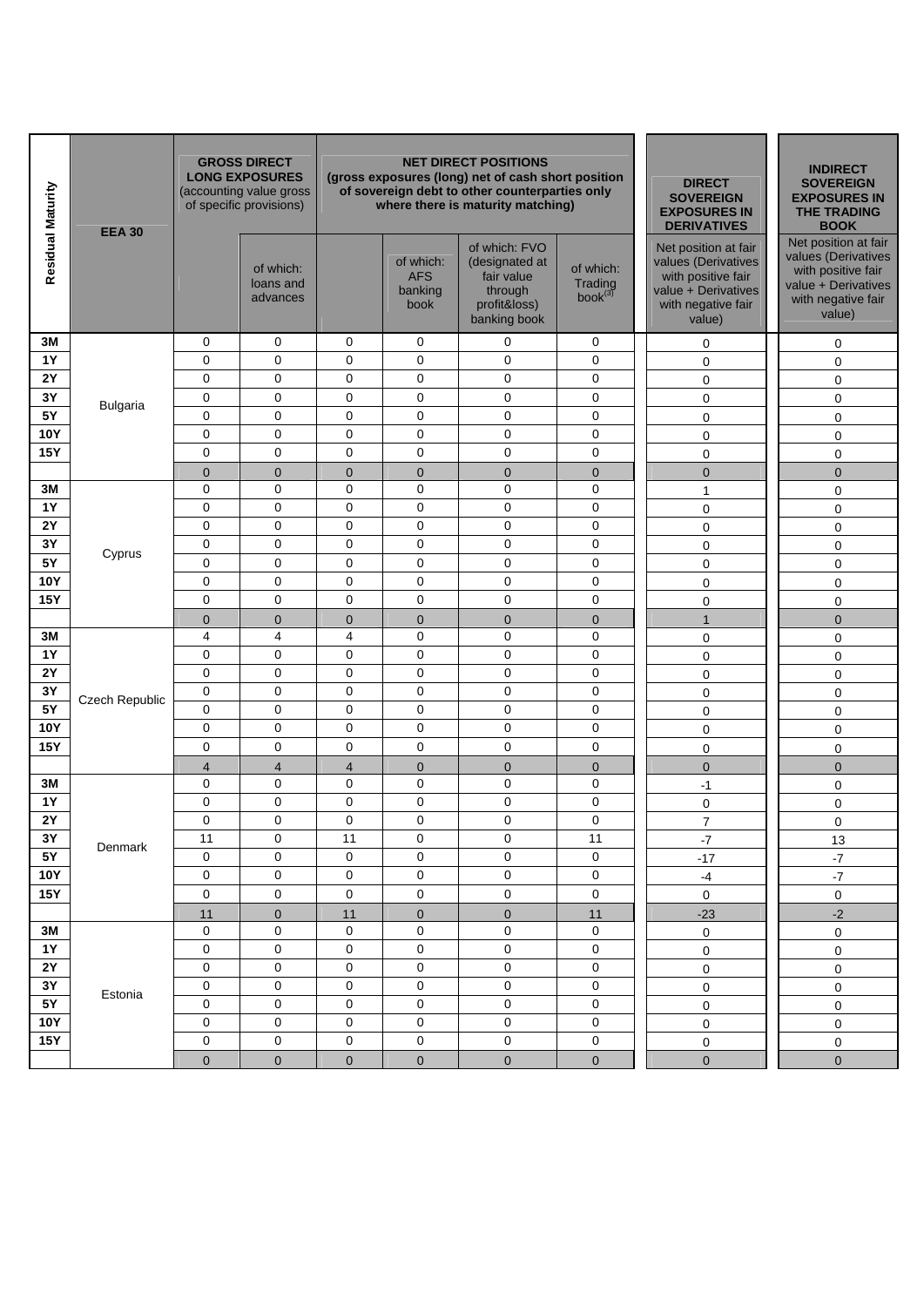| Residual Maturity | <b>EEA 30</b> |                | <b>GROSS DIRECT</b><br><b>LONG EXPOSURES</b><br>(accounting value gross<br>of specific provisions) |                |                                            | <b>NET DIRECT POSITIONS</b><br>(gross exposures (long) net of cash short position<br>of sovereign debt to other counterparties only<br>where there is maturity matching) | <b>DIRECT</b><br><b>SOVEREIGN</b><br><b>EXPOSURES IN</b><br><b>DERIVATIVES</b> | <b>INDIRECT</b><br><b>SOVEREIGN</b><br><b>EXPOSURES IN</b><br><b>THE TRADING</b><br><b>BOOK</b>                          |                                                                                                                          |
|-------------------|---------------|----------------|----------------------------------------------------------------------------------------------------|----------------|--------------------------------------------|--------------------------------------------------------------------------------------------------------------------------------------------------------------------------|--------------------------------------------------------------------------------|--------------------------------------------------------------------------------------------------------------------------|--------------------------------------------------------------------------------------------------------------------------|
|                   |               |                | of which:<br>loans and<br>advances                                                                 |                | of which:<br><b>AFS</b><br>banking<br>book | of which: FVO<br>(designated at<br>fair value<br>through<br>profit&loss)<br>banking book                                                                                 | of which:<br>Trading<br>book <sup>(3)</sup>                                    | Net position at fair<br>values (Derivatives<br>with positive fair<br>value + Derivatives<br>with negative fair<br>value) | Net position at fair<br>values (Derivatives<br>with positive fair<br>value + Derivatives<br>with negative fair<br>value) |
| 3M                |               | 0              | $\mathbf 0$                                                                                        | 0              | $\mathbf 0$                                | 0                                                                                                                                                                        | 0                                                                              | $-1$                                                                                                                     | 0                                                                                                                        |
| <b>1Y</b>         |               | 0              | $\mathbf 0$                                                                                        | 0              | $\mathbf 0$                                | 0                                                                                                                                                                        | $\mathbf 0$                                                                    | $\mathbf 0$                                                                                                              | $\mathbf 0$                                                                                                              |
| 2Y                |               | 2              | $\mathbf 0$                                                                                        | $\overline{2}$ | $\mathbf 0$                                | 0                                                                                                                                                                        | $\overline{2}$                                                                 | -6                                                                                                                       | $\mathbf 0$                                                                                                              |
| 3Y                | Finland       | 0              | $\mathbf 0$                                                                                        | $\mathbf 0$    | 0                                          | $\mathbf 0$                                                                                                                                                              | 0                                                                              | 3                                                                                                                        | 13                                                                                                                       |
| 5Y                |               | 87             | $\mathbf 0$                                                                                        | $\mathbf 0$    | 0                                          | 0                                                                                                                                                                        | 0                                                                              | 35                                                                                                                       | $-7$                                                                                                                     |
| <b>10Y</b>        |               | $\mathbf{1}$   | $\mathbf 0$                                                                                        | $\mathbf{1}$   | $\mathbf 0$                                | 0                                                                                                                                                                        | $\mathbf{1}$                                                                   | $-5$                                                                                                                     | $-7$                                                                                                                     |
| <b>15Y</b>        |               | $\mathbf{1}$   | $\mathbf 0$                                                                                        | $\mathbf{1}$   | 0                                          | 0                                                                                                                                                                        | $\mathbf{1}$                                                                   | 5                                                                                                                        | $\mathbf 0$                                                                                                              |
|                   |               | 90             | $\mathbf 0$                                                                                        | 3              | $\mathbf 0$                                | $\mathbf 0$                                                                                                                                                              | 3                                                                              | 32                                                                                                                       | $-2$                                                                                                                     |
| 3M                |               | 4739           | 4 6 22                                                                                             | 4641           | 19                                         | $\mathbf 0$                                                                                                                                                              | $\mathbf 0$                                                                    | 3 6 6 6                                                                                                                  | 4                                                                                                                        |
| <b>1Y</b>         |               | 1 4 5 8        | 0                                                                                                  | 951            | $\mathbf 0$                                | 0                                                                                                                                                                        | 951                                                                            | 22                                                                                                                       | 3                                                                                                                        |
| 2Y                |               | 790            | $\overline{\mathbf{4}}$                                                                            | 51             | $\mathbf{1}$                               | 0                                                                                                                                                                        | 46                                                                             | 3                                                                                                                        | 12                                                                                                                       |
| 3Y                | France        | 429            | $\mathbf{1}$                                                                                       | 24             | 23                                         | 0                                                                                                                                                                        | 0                                                                              | 35                                                                                                                       | 0                                                                                                                        |
| 5Y                |               | 674            | 4                                                                                                  | 8              | $\overline{4}$                             | 0                                                                                                                                                                        | 0                                                                              | 73                                                                                                                       | $-7$                                                                                                                     |
| <b>10Y</b>        |               | 619            | 9                                                                                                  | 23             | 14                                         | 0                                                                                                                                                                        | $\mathbf 0$                                                                    | $-124$                                                                                                                   | 0                                                                                                                        |
| <b>15Y</b>        |               | 657            | 52                                                                                                 | 59             | 8                                          | 0                                                                                                                                                                        | $\mathbf 0$                                                                    | 102                                                                                                                      | 0                                                                                                                        |
|                   |               | 9 3 6 7        | 4 6 9 2                                                                                            | 5757           | 68                                         | $\mathbf{0}$                                                                                                                                                             | 997                                                                            | 3777                                                                                                                     | 12                                                                                                                       |
| 3M                |               | 113            | $\mathbf 0$                                                                                        | 113            | $\mathbf 0$                                | 0                                                                                                                                                                        | 113                                                                            | 0                                                                                                                        | 0                                                                                                                        |
| <b>1Y</b>         |               | 26             | $\mathbf 0$                                                                                        | $\mathbf 0$    | 0                                          | $\mathbf 0$                                                                                                                                                              | 0                                                                              | $\pmb{0}$                                                                                                                | 0                                                                                                                        |
| 2Y                |               | 22             | 16                                                                                                 | 16             | 0                                          | 0                                                                                                                                                                        | $\mathbf 0$                                                                    | $\mathbf 0$                                                                                                              | 0                                                                                                                        |
| 3Y                | Germany       | 86             | $\mathbf 0$                                                                                        | $\overline{7}$ | $\overline{7}$                             | 0                                                                                                                                                                        | $\mathbf 0$                                                                    | $\mathbf 0$                                                                                                              | 26                                                                                                                       |
| 5Y                |               | 116            | 0                                                                                                  | $\mathbf 0$    | $\mathbf 0$                                | 0                                                                                                                                                                        | 0                                                                              | $-5$                                                                                                                     | $-7$                                                                                                                     |
| <b>10Y</b>        |               | 297            | $\mathbf 0$                                                                                        | 174            | $\mathbf 0$                                | 0                                                                                                                                                                        | 174                                                                            | $-5$                                                                                                                     | $-14$                                                                                                                    |
| <b>15Y</b>        |               | 169            | $\mathbf 0$                                                                                        | $\mathbf 0$    | $\mathbf 0$                                | 0                                                                                                                                                                        | 0                                                                              | 0                                                                                                                        | 0                                                                                                                        |
|                   |               | 829            | 16                                                                                                 | 310            | $\overline{7}$                             | $\mathbf 0$                                                                                                                                                              | 287                                                                            | $-9$                                                                                                                     | $\overline{4}$                                                                                                           |
| 3M                |               | 2              | $\mathbf 0$                                                                                        | 2              | $\mathbf 0$                                | 0                                                                                                                                                                        | 2                                                                              | $\mathbf 0$                                                                                                              | $\mathbf 0$                                                                                                              |
| <b>1Y</b>         |               | 0              | 0                                                                                                  | 0              | $\mathbf 0$                                | 0                                                                                                                                                                        | $\mathbf 0$                                                                    | 0                                                                                                                        | $\mathbf 0$                                                                                                              |
| <b>2Y</b>         |               | 128            | $\mathbf 0$                                                                                        | 68             | 0                                          | 5                                                                                                                                                                        | 63                                                                             | $\mathbf{0}$                                                                                                             | 73                                                                                                                       |
| 3Y                | Greece        | 11             | 0                                                                                                  | 0              | $\mathbf 0$                                | 0                                                                                                                                                                        | 0                                                                              | $\pmb{0}$                                                                                                                | 31                                                                                                                       |
| 5Y                |               | $\mathbf{1}$   | 0                                                                                                  | 0              | $\mathbf 0$                                | 0                                                                                                                                                                        | 0                                                                              | 0                                                                                                                        | $-1$                                                                                                                     |
| <b>10Y</b>        |               | $\mathbf 0$    | $\mathbf 0$                                                                                        | 0              | $\mathbf 0$                                | 0                                                                                                                                                                        | 0                                                                              | 0                                                                                                                        | $-5$                                                                                                                     |
| <b>15Y</b>        |               | $\mathbf 0$    | 0                                                                                                  | 0              | $\mathbf 0$                                | $\mathbf 0$                                                                                                                                                              | 0                                                                              | $\mathbf 0$                                                                                                              | $\mathbf 0$                                                                                                              |
|                   |               | 143            | $\mathbf{0}$                                                                                       | 70             | $\mathbf 0$                                | $\sqrt{5}$                                                                                                                                                               | 65                                                                             | $\pmb{0}$                                                                                                                | 99                                                                                                                       |
| 3M                |               | 0              | 0                                                                                                  | 0              | $\mathbf 0$                                | $\mathbf 0$                                                                                                                                                              | 0                                                                              | $\mathbf 0$                                                                                                              | $\mathbf 0$                                                                                                              |
| <b>1Y</b>         |               | $\pmb{0}$      | 0                                                                                                  | 0              | $\pmb{0}$                                  | 0                                                                                                                                                                        | 0                                                                              | $\mathbf 0$                                                                                                              | 0                                                                                                                        |
| $2\,\mathrm{Y}$   |               | 0              | 0                                                                                                  | 0              | $\mathbf 0$                                | $\mathbf 0$                                                                                                                                                              | 0                                                                              | $\mathbf 0$                                                                                                              | $\pmb{0}$                                                                                                                |
| 3Y                | Hungary       | 0              | 0                                                                                                  | 0              | $\pmb{0}$                                  | 0                                                                                                                                                                        | 0                                                                              | 0                                                                                                                        | $-12$                                                                                                                    |
| 5Y                |               | $\mathbf 0$    | 0                                                                                                  | 0              | 0                                          | 0                                                                                                                                                                        | $\mathbf 0$                                                                    | $\mathsf 0$                                                                                                              | 24                                                                                                                       |
| <b>10Y</b>        |               | $\mathbf 0$    | $\mathbf 0$                                                                                        | 0              | 0                                          | 0                                                                                                                                                                        | $\mathbf 0$                                                                    | 0                                                                                                                        | $-1$                                                                                                                     |
| <b>15Y</b>        |               | $\mathbf 0$    | $\mathbf 0$                                                                                        | 0              | $\mathbf 0$                                | $\mathbf 0$                                                                                                                                                              | $\mathbf 0$                                                                    | $\mathbf 0$                                                                                                              | $\mathbf 0$                                                                                                              |
|                   |               | $\overline{0}$ | $\mathbf 0$                                                                                        | $\mathbf{0}$   | $\mathbf 0$                                | $\mathbf{0}$                                                                                                                                                             | $\mathbf 0$                                                                    | $\overline{0}$                                                                                                           | 11                                                                                                                       |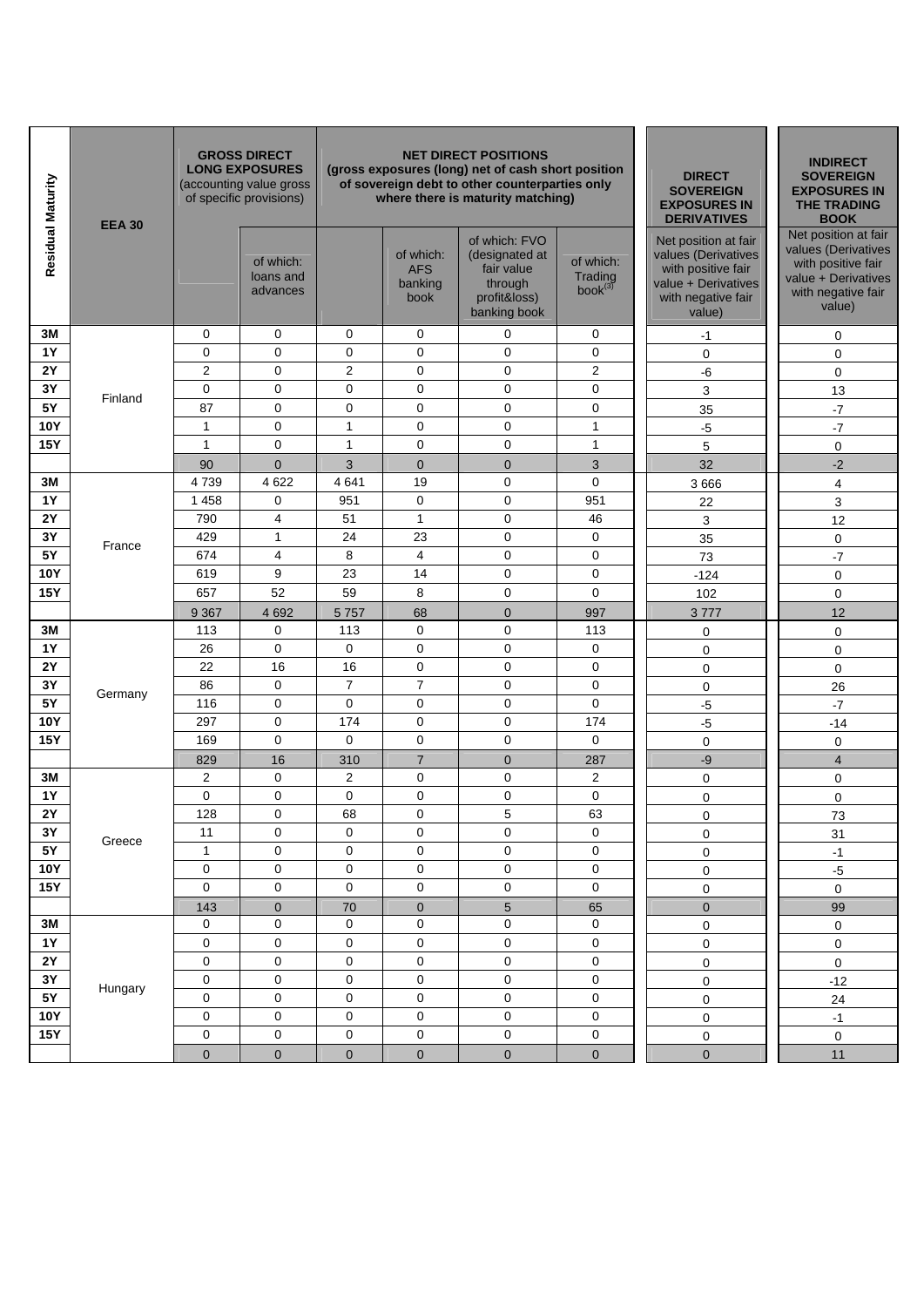| Residual Maturity | <b>EEA 30</b> |              | <b>GROSS DIRECT</b><br><b>LONG EXPOSURES</b><br>(accounting value gross<br>of specific provisions) |              |                                            | <b>NET DIRECT POSITIONS</b><br>(gross exposures (long) net of cash short position<br>of sovereign debt to other counterparties only<br>where there is maturity matching) | <b>DIRECT</b><br><b>SOVEREIGN</b><br><b>EXPOSURES IN</b><br><b>DERIVATIVES</b> | <b>INDIRECT</b><br><b>SOVEREIGN</b><br><b>EXPOSURES IN</b><br><b>THE TRADING</b><br><b>BOOK</b>                          |                                                                                                                          |
|-------------------|---------------|--------------|----------------------------------------------------------------------------------------------------|--------------|--------------------------------------------|--------------------------------------------------------------------------------------------------------------------------------------------------------------------------|--------------------------------------------------------------------------------|--------------------------------------------------------------------------------------------------------------------------|--------------------------------------------------------------------------------------------------------------------------|
|                   |               |              | of which:<br>loans and<br>advances                                                                 |              | of which:<br><b>AFS</b><br>banking<br>book | of which: FVO<br>(designated at<br>fair value<br>through<br>profit&loss)<br>banking book                                                                                 | of which:<br>Trading<br>$book^{(3)}$                                           | Net position at fair<br>values (Derivatives<br>with positive fair<br>value + Derivatives<br>with negative fair<br>value) | Net position at fair<br>values (Derivatives<br>with positive fair<br>value + Derivatives<br>with negative fair<br>value) |
| 3M                |               | 0            | 0                                                                                                  | 0            | 0                                          | $\mathbf 0$                                                                                                                                                              | 0                                                                              | 0                                                                                                                        | 0                                                                                                                        |
| <b>1Y</b>         |               | 0            | $\mathbf 0$                                                                                        | $\mathbf 0$  | $\mathbf 0$                                | $\mathbf 0$                                                                                                                                                              | $\mathbf 0$                                                                    | 0                                                                                                                        | 0                                                                                                                        |
| 2Y                |               | 0            | $\mathbf 0$                                                                                        | $\mathbf 0$  | $\mathbf 0$                                | $\mathbf 0$                                                                                                                                                              | $\mathbf 0$                                                                    | 0                                                                                                                        | 0                                                                                                                        |
| 3Y                | Iceland       | 0            | $\mathbf 0$                                                                                        | 0            | $\mathbf 0$                                | $\mathbf 0$                                                                                                                                                              | $\mathbf 0$                                                                    | 0                                                                                                                        | 0                                                                                                                        |
| 5Y                |               | 0            | $\mathbf 0$                                                                                        | $\mathbf 0$  | $\mathbf 0$                                | $\mathbf 0$                                                                                                                                                              | $\mathbf 0$                                                                    | 0                                                                                                                        | 0                                                                                                                        |
| 10Y               |               | 0            | 0                                                                                                  | 0            | $\mathbf 0$                                | 0                                                                                                                                                                        | $\mathbf 0$                                                                    | 0                                                                                                                        | 0                                                                                                                        |
| <b>15Y</b>        |               | 0            | $\mathbf 0$                                                                                        | 0            | $\mathbf 0$                                | $\mathbf 0$                                                                                                                                                              | $\mathbf 0$                                                                    | 0                                                                                                                        | 0                                                                                                                        |
|                   |               | $\mathbf 0$  | $\mathbf 0$                                                                                        | $\mathbf 0$  | $\mathbf{0}$                               | $\mathbf 0$                                                                                                                                                              | $\mathbf 0$                                                                    | $\mathbf 0$                                                                                                              | $\mathbf 0$                                                                                                              |
| 3M                |               | 0            | $\mathbf 0$                                                                                        | $\mathbf 0$  | $\mathbf 0$                                | 0                                                                                                                                                                        | $\mathbf 0$                                                                    | 0                                                                                                                        | 0                                                                                                                        |
| <b>1Y</b>         |               | 24           | $\mathbf 0$                                                                                        | $\pmb{0}$    | $\mathbf 0$                                | $\mathbf 0$                                                                                                                                                              | $\mathbf 0$                                                                    | 2                                                                                                                        | 0                                                                                                                        |
| 2Y                |               | 0            | $\mathbf 0$                                                                                        | $\mathbf 0$  | $\mathbf 0$                                | $\mathbf 0$                                                                                                                                                              | 0                                                                              | 0                                                                                                                        | 14                                                                                                                       |
| 3Y                | Ireland       | 0            | $\mathbf 0$                                                                                        | $\mathbf 0$  | $\mathbf 0$                                | $\mathbf 0$                                                                                                                                                              | $\mathbf 0$                                                                    | 0                                                                                                                        | 19                                                                                                                       |
| 5Y                |               | $\mathbf 0$  | $\mathbf 0$                                                                                        | $\mathbf 0$  | $\mathbf 0$                                | $\mathbf 0$                                                                                                                                                              | $\mathbf 0$                                                                    | 0                                                                                                                        | $-1$                                                                                                                     |
| <b>10Y</b>        |               | 5            | $\mathbf 0$                                                                                        | $\pmb{0}$    | $\mathbf 0$                                | $\mathbf 0$                                                                                                                                                              | 0                                                                              | 0                                                                                                                        | -6                                                                                                                       |
| <b>15Y</b>        |               | 0            | $\mathbf 0$                                                                                        | $\mathbf 0$  | $\mathbf 0$                                | $\mathbf 0$                                                                                                                                                              | $\mathbf 0$                                                                    | 0                                                                                                                        | $\mathbf 0$                                                                                                              |
|                   |               | 29           | $\mathbf 0$                                                                                        | $\mathbf{0}$ | $\mathbf{0}$                               | $\mathbf{0}$                                                                                                                                                             | $\mathbf 0$                                                                    | $\overline{2}$                                                                                                           | 27                                                                                                                       |
| 3M                |               | 123          | 4                                                                                                  | 123          | $\mathbf 0$                                | $\mathbf 0$                                                                                                                                                              | 119                                                                            | 0                                                                                                                        | 0                                                                                                                        |
| <b>1Y</b>         |               | 174          | $\mathbf 0$                                                                                        | 167          | 10                                         | $\mathbf 0$                                                                                                                                                              | 157                                                                            | 0                                                                                                                        | 0                                                                                                                        |
| <b>2Y</b>         |               | 837          | 0                                                                                                  | 168          | $\mathbf 0$                                | $\mathbf 0$                                                                                                                                                              | 168                                                                            | 0                                                                                                                        | $-3$                                                                                                                     |
| 3Y<br><b>5Y</b>   | Italy         | 30<br>29     | 0<br>$\mathbf 0$                                                                                   | 29<br>13     | $\mathbf 0$<br>$\mathbf 0$                 | 0<br>$\mathbf 0$                                                                                                                                                         | 29<br>13                                                                       | 0                                                                                                                        | 20                                                                                                                       |
| <b>10Y</b>        |               | 54           | $\mathbf 0$                                                                                        | 0            | $\mathbf 0$                                | $\mathbf 0$                                                                                                                                                              | $\mathbf 0$                                                                    | 0                                                                                                                        | $-11$                                                                                                                    |
| 15Y               |               | 73           | $\mathbf 0$                                                                                        | 5            | $\mathbf 0$                                | $\mathbf 0$                                                                                                                                                              | 5                                                                              | 0                                                                                                                        | $-5$                                                                                                                     |
|                   |               |              |                                                                                                    |              |                                            |                                                                                                                                                                          |                                                                                | $\mathbf 0$                                                                                                              | 0                                                                                                                        |
| 3M                |               | 1 3 2 1<br>0 | $\overline{4}$<br>0                                                                                | 505<br>0     | 10<br>$\mathbf 0$                          | $\mathbf 0$<br>$\mathbf 0$                                                                                                                                               | 490<br>0                                                                       | $\overline{0}$<br>$\mathbf 0$                                                                                            | $\mathbf 0$<br>0                                                                                                         |
| <b>1Y</b>         |               | 0            | $\mathbf 0$                                                                                        | 0            | $\mathbf 0$                                | $\pmb{0}$                                                                                                                                                                | $\mathbf 0$                                                                    | 0                                                                                                                        | 0                                                                                                                        |
| 2Y                |               | 0            | $\Omega$                                                                                           | $\mathbf 0$  | $\mathbf 0$                                | $\mathbf 0$                                                                                                                                                              | $\mathbf 0$                                                                    | $\Omega$                                                                                                                 | $\Omega$                                                                                                                 |
| $3Y$              |               | 0            | $\mathbf 0$                                                                                        | $\pmb{0}$    | $\mathbf 0$                                | $\mathbf 0$                                                                                                                                                              | $\mathbf 0$                                                                    | $\pmb{0}$                                                                                                                | 0                                                                                                                        |
| $5\,\rm{Y}$       | Latvia        | 0            | $\mathbf 0$                                                                                        | 0            | $\mathbf 0$                                | $\mathbf 0$                                                                                                                                                              | $\mathbf 0$                                                                    | 0                                                                                                                        | 0                                                                                                                        |
| <b>10Y</b>        |               | 0            | 0                                                                                                  | 0            | $\pmb{0}$                                  | 0                                                                                                                                                                        | $\mathbf 0$                                                                    | 0                                                                                                                        | $\mathsf 0$                                                                                                              |
| <b>15Y</b>        |               | 0            | 0                                                                                                  | $\mathbf 0$  | $\pmb{0}$                                  | $\mathsf{O}\xspace$                                                                                                                                                      | $\pmb{0}$                                                                      | $\mathsf 0$                                                                                                              | 0                                                                                                                        |
|                   |               | $\pmb{0}$    | $\mathbf 0$                                                                                        | $\pmb{0}$    | $\pmb{0}$                                  | $\pmb{0}$                                                                                                                                                                | $\pmb{0}$                                                                      | $\mathbf 0$                                                                                                              | $\pmb{0}$                                                                                                                |
| $3M$              |               | 0            | 0                                                                                                  | 0            | $\pmb{0}$                                  | 0                                                                                                                                                                        | 0                                                                              | $\mathsf 0$                                                                                                              | $\pmb{0}$                                                                                                                |
| 1Y                |               | 0            | $\pmb{0}$                                                                                          | $\pmb{0}$    | $\mathbf 0$                                | $\pmb{0}$                                                                                                                                                                | $\pmb{0}$                                                                      | 0                                                                                                                        | $\pmb{0}$                                                                                                                |
| $2\,\mathrm{Y}$   |               | 0            | 0                                                                                                  | $\pmb{0}$    | $\mathbf 0$                                | $\mathbf 0$                                                                                                                                                              | $\mathbf 0$                                                                    | $\mathsf 0$                                                                                                              | 0                                                                                                                        |
| 3Y                |               | $\mathsf 0$  | $\mathbf 0$                                                                                        | $\pmb{0}$    | $\pmb{0}$                                  | $\pmb{0}$                                                                                                                                                                | $\mathbf 0$                                                                    | $\mathsf 0$                                                                                                              | 0                                                                                                                        |
| 5Y                | Liechtenstein | $\mathsf 0$  | $\pmb{0}$                                                                                          | $\pmb{0}$    | $\pmb{0}$                                  | $\pmb{0}$                                                                                                                                                                | $\mathbf 0$                                                                    | $\mathsf{O}\xspace$                                                                                                      | 0                                                                                                                        |
| <b>10Y</b>        |               | $\mathsf 0$  | $\mathbf 0$                                                                                        | $\pmb{0}$    | $\pmb{0}$                                  | $\pmb{0}$                                                                                                                                                                | 0                                                                              | $\mathsf 0$                                                                                                              | 0                                                                                                                        |
| <b>15Y</b>        |               | 0            | 0                                                                                                  | 0            | $\mathbf 0$                                | $\mathbf 0$                                                                                                                                                              | $\pmb{0}$                                                                      | 0                                                                                                                        | 0                                                                                                                        |
|                   |               | $\mathbf 0$  | $\mathbf{0}$                                                                                       | $\mathbf 0$  | $\mathbf 0$                                | $\overline{0}$                                                                                                                                                           | $\mathbf 0$                                                                    | 0                                                                                                                        | $\mathbf{0}$                                                                                                             |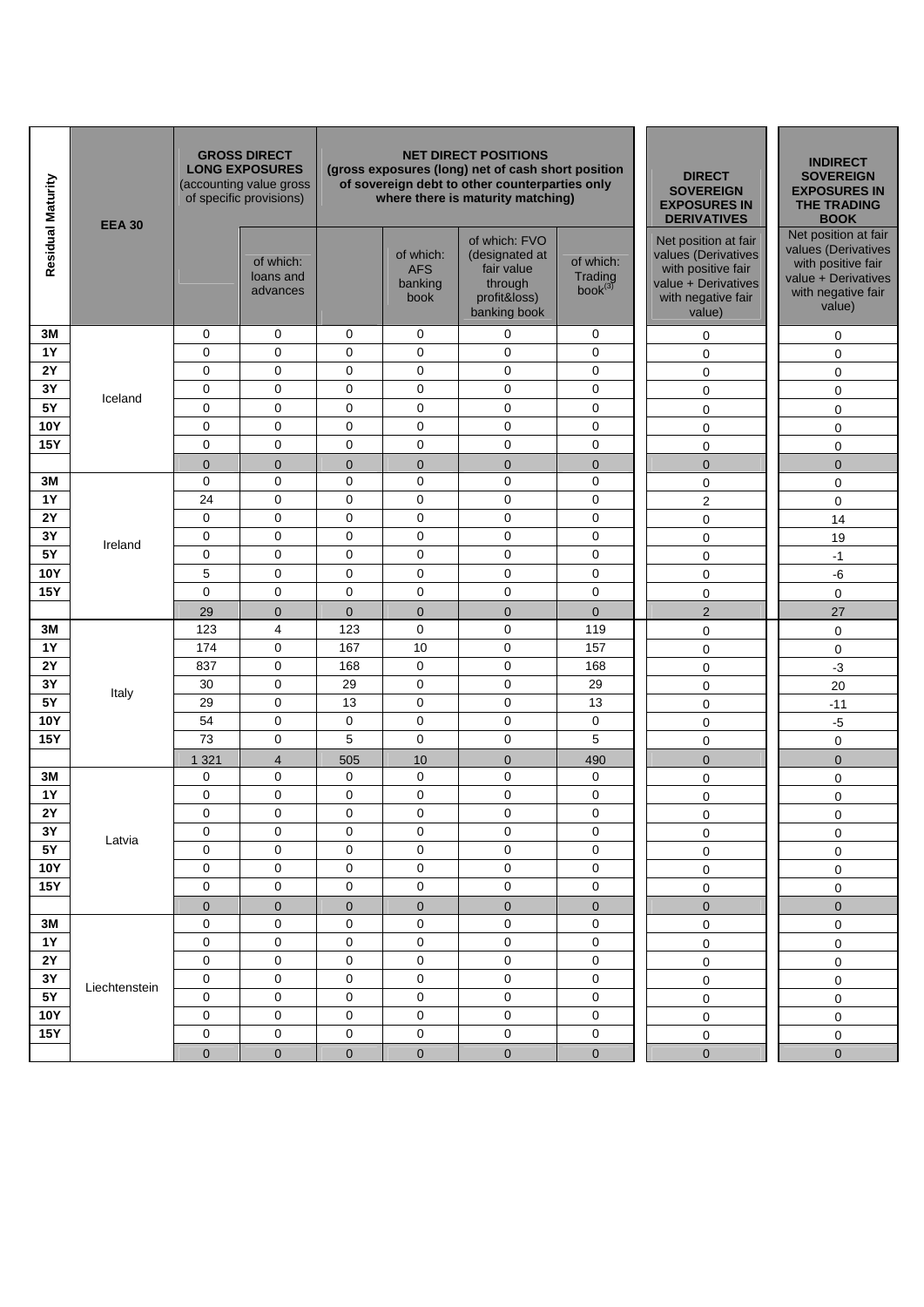| Residual Maturity | <b>EEA 30</b> |                | <b>GROSS DIRECT</b><br><b>LONG EXPOSURES</b><br>(accounting value gross<br>of specific provisions) |                |                                            | <b>NET DIRECT POSITIONS</b><br>(gross exposures (long) net of cash short position<br>of sovereign debt to other counterparties only<br>where there is maturity matching) | <b>DIRECT</b><br><b>SOVEREIGN</b><br><b>EXPOSURES IN</b><br><b>DERIVATIVES</b> | <b>INDIRECT</b><br><b>SOVEREIGN</b><br><b>EXPOSURES IN</b><br><b>THE TRADING</b><br><b>BOOK</b>                          |                                                                                                                          |
|-------------------|---------------|----------------|----------------------------------------------------------------------------------------------------|----------------|--------------------------------------------|--------------------------------------------------------------------------------------------------------------------------------------------------------------------------|--------------------------------------------------------------------------------|--------------------------------------------------------------------------------------------------------------------------|--------------------------------------------------------------------------------------------------------------------------|
|                   |               |                | of which:<br>loans and<br>advances                                                                 |                | of which:<br><b>AFS</b><br>banking<br>book | of which: FVO<br>(designated at<br>fair value<br>through<br>profit&loss)<br>banking book                                                                                 | of which:<br>Trading<br>$book^{(3)}$                                           | Net position at fair<br>values (Derivatives<br>with positive fair<br>value + Derivatives<br>with negative fair<br>value) | Net position at fair<br>values (Derivatives<br>with positive fair<br>value + Derivatives<br>with negative fair<br>value) |
| 3M                |               | 0              | 0                                                                                                  | 0              | 0                                          | $\mathbf 0$                                                                                                                                                              | 0                                                                              | 0                                                                                                                        | 0                                                                                                                        |
| <b>1Y</b>         |               | 0              | $\mathbf 0$                                                                                        | $\mathbf 0$    | $\mathbf 0$                                | $\mathbf 0$                                                                                                                                                              | $\mathbf 0$                                                                    | 0                                                                                                                        | $-70$                                                                                                                    |
| 2Y                |               | 0              | $\mathbf 0$                                                                                        | $\mathbf 0$    | $\mathbf 0$                                | $\mathbf 0$                                                                                                                                                              | $\mathbf 0$                                                                    | 0                                                                                                                        | $-58$                                                                                                                    |
| 3Y                | Lithuania     | 0              | $\mathbf 0$                                                                                        | 0              | $\mathbf 0$                                | $\mathbf 0$                                                                                                                                                              | $\mathbf 0$                                                                    | 0                                                                                                                        | 76                                                                                                                       |
| 5Y                |               | 8              | $\mathbf 0$                                                                                        | 8              | $\mathbf 0$                                | $\mathbf 0$                                                                                                                                                              | 8                                                                              | 0                                                                                                                        | 3                                                                                                                        |
| 10Y               |               | 82             | 0                                                                                                  | 82             | $\mathbf 0$                                | 0                                                                                                                                                                        | 82                                                                             | 0                                                                                                                        | 5                                                                                                                        |
| <b>15Y</b>        |               | 0              | $\mathbf 0$                                                                                        | $\mathbf 0$    | $\mathbf 0$                                | $\mathbf 0$                                                                                                                                                              | $\mathbf 0$                                                                    | $-38$                                                                                                                    | 0                                                                                                                        |
|                   |               | 90             | $\mathbf 0$                                                                                        | 90             | $\mathbf{0}$                               | $\mathbf 0$                                                                                                                                                              | 89                                                                             | $-38$                                                                                                                    | $-44$                                                                                                                    |
| 3M                |               | 0              | $\mathbf 0$                                                                                        | $\mathbf 0$    | $\mathbf 0$                                | 0                                                                                                                                                                        | $\mathbf 0$                                                                    | 9                                                                                                                        | 0                                                                                                                        |
| <b>1Y</b>         |               | 41             | $\mathbf 0$                                                                                        | 17             | $\mathbf 0$                                | $\mathbf 0$                                                                                                                                                              | 17                                                                             | $\mathbf{1}$                                                                                                             | 0                                                                                                                        |
| 2Y                |               | $\overline{2}$ | $\mathbf 0$                                                                                        | $\overline{2}$ | $\mathbf 0$                                | $\overline{2}$                                                                                                                                                           | $\mathbf 0$                                                                    | $-73$                                                                                                                    | 0                                                                                                                        |
| 3Y                | Luxembourg    | 0              | $\mathbf 0$                                                                                        | $\pmb{0}$      | $\mathbf 0$                                | $\mathbf 0$                                                                                                                                                              | $\mathbf 0$                                                                    | $-264$                                                                                                                   | 0                                                                                                                        |
| 5Y                |               | $\overline{7}$ | $\mathbf 0$                                                                                        | $\overline{7}$ | $\mathbf 0$                                | $\mathbf 0$                                                                                                                                                              | $\overline{7}$                                                                 | 250                                                                                                                      | 0                                                                                                                        |
| <b>10Y</b>        |               | 0              | $\mathbf 0$                                                                                        | 0              | $\mathbf 0$                                | $\mathbf 0$                                                                                                                                                              | $\mathbf 0$                                                                    | 114                                                                                                                      | 0                                                                                                                        |
| <b>15Y</b>        |               | 0              | $\mathbf 0$                                                                                        | $\mathbf 0$    | $\mathbf 0$                                | $\mathbf 0$                                                                                                                                                              | $\mathbf 0$                                                                    | 262                                                                                                                      | 0                                                                                                                        |
|                   |               | 51             | $\overline{0}$                                                                                     | 26             | $\mathbf{0}$                               | 2                                                                                                                                                                        | 25                                                                             | 298                                                                                                                      | $\overline{0}$                                                                                                           |
| 3M                |               | 0              | 0                                                                                                  | 0              | $\mathbf 0$                                | $\mathbf 0$                                                                                                                                                              | $\mathbf 0$                                                                    | 0                                                                                                                        | 0                                                                                                                        |
| <b>1Y</b>         |               | 0              | $\mathbf 0$                                                                                        | $\mathbf 0$    | $\mathbf 0$                                | $\mathbf 0$                                                                                                                                                              | $\mathbf 0$                                                                    | 0                                                                                                                        | 0                                                                                                                        |
| <b>2Y</b>         |               | 0              | $\mathbf 0$                                                                                        | $\mathbf 0$    | $\mathbf 0$                                | $\mathbf 0$                                                                                                                                                              | $\mathbf 0$                                                                    | 0                                                                                                                        | 0                                                                                                                        |
| 3Y                | Malta         | 0              | 0                                                                                                  | 0              | $\mathbf 0$                                | $\mathbf 0$                                                                                                                                                              | $\mathbf 0$                                                                    | 0                                                                                                                        | 0                                                                                                                        |
| 5Y                |               | 0              | $\mathbf 0$                                                                                        | $\mathbf 0$    | $\mathbf 0$                                | $\mathbf 0$                                                                                                                                                              | $\mathbf 0$                                                                    | $\mathbf 0$                                                                                                              | 0                                                                                                                        |
| <b>10Y</b>        |               | 0              | 0                                                                                                  | 0              | $\mathbf 0$                                | $\pmb{0}$                                                                                                                                                                | $\mathbf 0$                                                                    | 0                                                                                                                        | 0                                                                                                                        |
| <b>15Y</b>        |               | 0              | $\mathbf 0$                                                                                        | $\mathbf 0$    | $\mathbf 0$                                | $\mathbf 0$                                                                                                                                                              | $\mathbf 0$                                                                    | 0                                                                                                                        | 0                                                                                                                        |
|                   |               | $\mathbf 0$    | $\mathbf 0$                                                                                        | $\mathbf 0$    | $\mathbf 0$                                | $\mathbf{0}$                                                                                                                                                             | $\mathbf 0$                                                                    | $\overline{0}$                                                                                                           | $\mathbf 0$                                                                                                              |
| 3M                |               | 65             | 0                                                                                                  | 65             | $\mathbf 0$                                | $\pmb{0}$                                                                                                                                                                | 65                                                                             | $-4$                                                                                                                     | 0                                                                                                                        |
| <b>1Y</b>         |               | 0              | $\mathbf 0$                                                                                        | 0              | $\mathbf 0$                                | $\pmb{0}$                                                                                                                                                                | $\mathbf 0$                                                                    | 0                                                                                                                        | 0                                                                                                                        |
| 2Y                |               | 54             | $\Omega$                                                                                           | 54             | $\Omega$                                   | $\mathbf 0$                                                                                                                                                              | 54                                                                             | $-5$                                                                                                                     | $\Omega$                                                                                                                 |
| $3\,\rm Y$        | Netherlands   | 35             | $\mathbf 0$                                                                                        | $\mathbf 0$    | $\mathbf 0$                                | $\mathbf 0$                                                                                                                                                              | $\mathbf 0$                                                                    | $-19$                                                                                                                    | 13                                                                                                                       |
| <b>5Y</b>         |               | 418            | $\mathbf 0$                                                                                        | 257            | 0                                          | $\mathbf 0$                                                                                                                                                              | 257                                                                            | $-13$                                                                                                                    | $-7$                                                                                                                     |
| <b>10Y</b>        |               | 33             | $\mathbf 0$                                                                                        | 0              | $\pmb{0}$                                  | 0                                                                                                                                                                        | $\mathbf 0$                                                                    | 9                                                                                                                        | $-7$                                                                                                                     |
| <b>15Y</b>        |               | 120            | $\mathsf{O}\xspace$                                                                                | 56             | 0                                          | $\mathsf{O}\xspace$                                                                                                                                                      | 56                                                                             | 30                                                                                                                       | 0                                                                                                                        |
|                   |               | 726            | $\mathbf 0$                                                                                        | 433            | $\pmb{0}$                                  | $\pmb{0}$                                                                                                                                                                | 433                                                                            | $-2$                                                                                                                     | $-2$                                                                                                                     |
| $3M$              |               | 0              | $\mathbf 0$                                                                                        | 0              | $\pmb{0}$                                  | 0                                                                                                                                                                        | 0                                                                              | $\pmb{0}$                                                                                                                | $\pmb{0}$                                                                                                                |
| $1Y$              |               | 0              | 0                                                                                                  | 0              | $\mathbf 0$                                | $\mathbf 0$                                                                                                                                                              | $\mathbf 0$                                                                    | $\mathsf 0$                                                                                                              | $\pmb{0}$                                                                                                                |
| <b>2Y</b>         |               | 0              | 0                                                                                                  | 0              | $\mathbf 0$                                | $\mathbf 0$                                                                                                                                                              | $\mathbf 0$                                                                    | $\mathsf 0$                                                                                                              | $\pmb{0}$                                                                                                                |
| 3Y                | Norway        | 0              | 0                                                                                                  | $\pmb{0}$      | $\mathbf 0$                                | $\mathbf 0$                                                                                                                                                              | $\mathbf 0$                                                                    | $\mathsf 0$                                                                                                              | 13                                                                                                                       |
| <b>5Y</b>         |               | 0              | $\mathbf 0$                                                                                        | $\pmb{0}$      | $\mathbf 0$                                | $\pmb{0}$                                                                                                                                                                | $\mathbf 0$                                                                    | $\mathbf 0$                                                                                                              | $-7$                                                                                                                     |
| <b>10Y</b>        |               | 0              | $\mathbf 0$                                                                                        | $\pmb{0}$      | $\mathbf 0$                                | $\pmb{0}$                                                                                                                                                                | $\mathbf 0$                                                                    | $\mathbf 0$                                                                                                              | $-7$                                                                                                                     |
| <b>15Y</b>        |               | 0              | 0                                                                                                  | 0              | $\mathbf 0$                                | 0                                                                                                                                                                        | $\pmb{0}$                                                                      | 0                                                                                                                        | 0                                                                                                                        |
|                   |               | $\overline{0}$ | $\mathbf 0$                                                                                        | $\mathbf{0}$   | $\mathbf{0}$                               | $\mathbf{0}$                                                                                                                                                             | $\overline{0}$                                                                 | $\overline{0}$                                                                                                           | $-2$                                                                                                                     |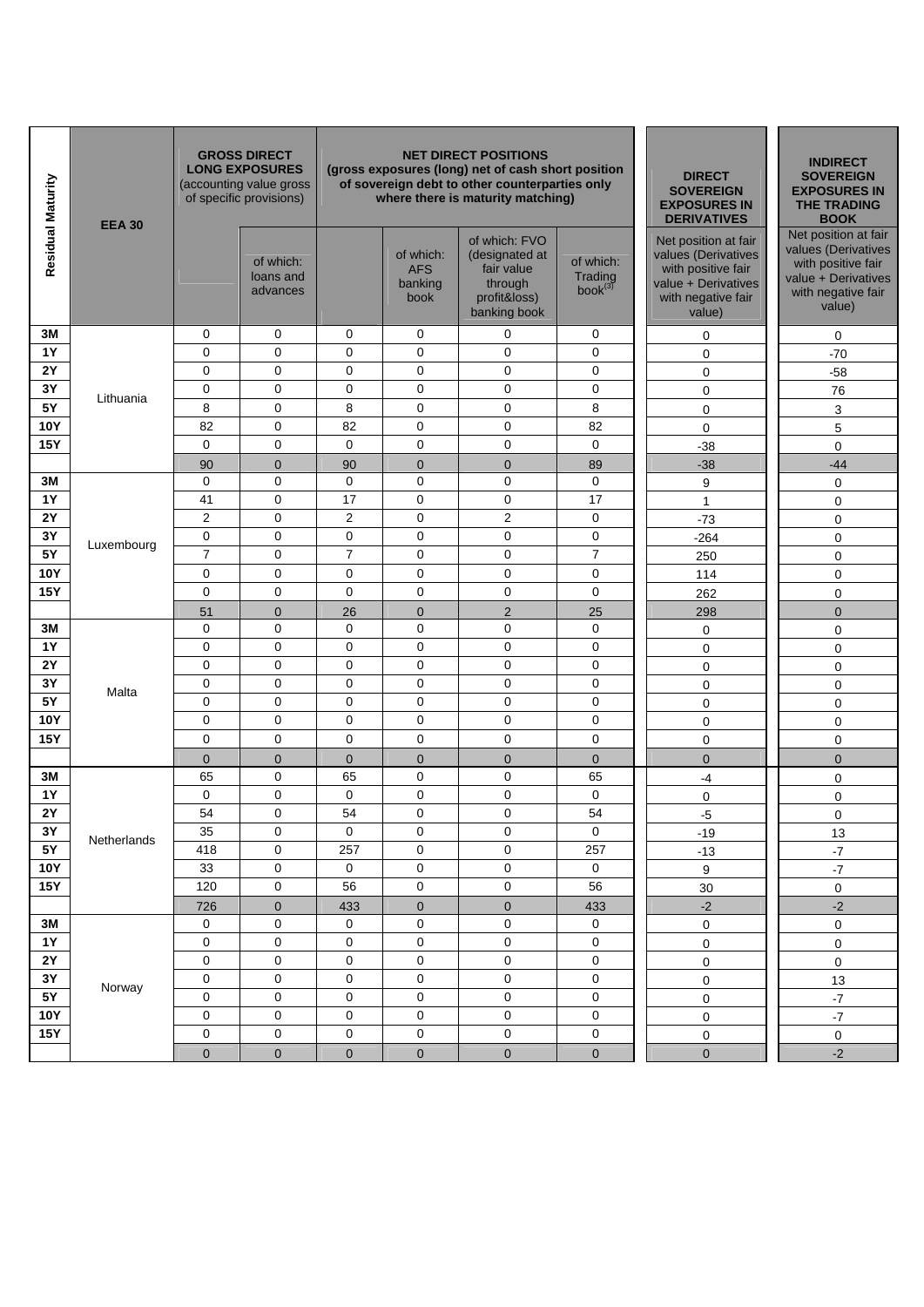| Residual Maturity | <b>EEA 30</b> |                | <b>GROSS DIRECT</b><br><b>LONG EXPOSURES</b><br>(accounting value gross<br>of specific provisions) |                |                                            | <b>NET DIRECT POSITIONS</b><br>(gross exposures (long) net of cash short position<br>of sovereign debt to other counterparties only<br>where there is maturity matching) | <b>DIRECT</b><br><b>SOVEREIGN</b><br><b>EXPOSURES IN</b><br><b>DERIVATIVES</b> | <b>INDIRECT</b><br><b>SOVEREIGN</b><br><b>EXPOSURES IN</b><br><b>THE TRADING</b><br><b>BOOK</b>                          |                                                                                                                          |
|-------------------|---------------|----------------|----------------------------------------------------------------------------------------------------|----------------|--------------------------------------------|--------------------------------------------------------------------------------------------------------------------------------------------------------------------------|--------------------------------------------------------------------------------|--------------------------------------------------------------------------------------------------------------------------|--------------------------------------------------------------------------------------------------------------------------|
|                   |               |                | of which:<br>loans and<br>advances                                                                 |                | of which:<br><b>AFS</b><br>banking<br>book | of which: FVO<br>(designated at<br>fair value<br>through<br>profit&loss)<br>banking book                                                                                 | of which:<br>Trading<br>book <sup>(3)</sup>                                    | Net position at fair<br>values (Derivatives<br>with positive fair<br>value + Derivatives<br>with negative fair<br>value) | Net position at fair<br>values (Derivatives<br>with positive fair<br>value + Derivatives<br>with negative fair<br>value) |
| 3M                |               | 5              | 5                                                                                                  | 5              | 0                                          | 0                                                                                                                                                                        | 0                                                                              | 0                                                                                                                        | 0                                                                                                                        |
| <b>1Y</b>         |               | 0              | $\mathbf 0$                                                                                        | $\mathbf 0$    | $\mathbf 0$                                | $\mathbf 0$                                                                                                                                                              | $\mathbf 0$                                                                    | 0                                                                                                                        | 0                                                                                                                        |
| 2Y                |               | 3              | $\mathbf 0$                                                                                        | 3              | $\mathbf 0$                                | 3                                                                                                                                                                        | $\mathbf 0$                                                                    | $\mathbf 0$                                                                                                              | 0                                                                                                                        |
| 3Y                | Poland        | 0              | $\mathbf 0$                                                                                        | $\mathbf 0$    | $\mathbf 0$                                | $\mathbf 0$                                                                                                                                                              | $\mathbf 0$                                                                    | 0                                                                                                                        | 0                                                                                                                        |
| 5Y                |               | 23             | $\mathbf 0$                                                                                        | 23             | $\mathbf 0$                                | $\mathbf 0$                                                                                                                                                              | 23                                                                             | $\pmb{0}$                                                                                                                | 0                                                                                                                        |
| <b>10Y</b>        |               | 0              | $\mathbf 0$                                                                                        | $\pmb{0}$      | $\mathbf 0$                                | $\mathbf 0$                                                                                                                                                              | $\mathbf 0$                                                                    | 0                                                                                                                        | $-2$                                                                                                                     |
| <b>15Y</b>        |               | 21             | $\mathbf 0$                                                                                        | 21             | $\mathbf 0$                                | $\mathbf 0$                                                                                                                                                              | 21                                                                             | 0                                                                                                                        | 0                                                                                                                        |
|                   |               | 52             | 5                                                                                                  | 52             | $\mathbf{0}$                               | 3                                                                                                                                                                        | 45                                                                             | $\mathbf 0$                                                                                                              | $-2$                                                                                                                     |
| 3M                |               | 103            | 0                                                                                                  | 79             | $\mathbf 0$                                | 0                                                                                                                                                                        | 79                                                                             | 0                                                                                                                        | $\overline{c}$                                                                                                           |
| <b>1Y</b>         |               | 10             | $\mathbf 0$                                                                                        | $\overline{2}$ | $\mathbf 0$                                | $\mathbf 0$                                                                                                                                                              | $\overline{2}$                                                                 | $\pmb{0}$                                                                                                                | 0                                                                                                                        |
| <b>2Y</b>         |               | $\overline{2}$ | $\mathbf 0$                                                                                        | $\overline{2}$ | $\mathbf 0$                                | $\overline{2}$                                                                                                                                                           | 0                                                                              | $\pmb{0}$                                                                                                                | $\overline{2}$                                                                                                           |
| 3Y                | Portugal      | 8              | $\mathbf 0$                                                                                        | 5              | $\mathbf{1}$                               | 0                                                                                                                                                                        | 5                                                                              | 0                                                                                                                        | 26                                                                                                                       |
| 5Y                |               | 0              | 0                                                                                                  | 0              | $\mathbf 0$                                | $\mathbf 0$                                                                                                                                                              | $\mathbf 0$                                                                    | 0                                                                                                                        | 0                                                                                                                        |
| 10Y               |               | 22             | $\mathbf 0$                                                                                        | 22             | $\mathbf 0$                                | $\mathbf 0$                                                                                                                                                              | 22                                                                             | 0                                                                                                                        | $-6$                                                                                                                     |
| <b>15Y</b>        |               | 0              | $\mathbf 0$                                                                                        | $\mathbf 0$    | $\mathbf 0$                                | $\mathbf 0$                                                                                                                                                              | $\mathbf 0$                                                                    | 0                                                                                                                        | $\mathbf 0$                                                                                                              |
|                   |               | 146            | $\mathbf{0}$                                                                                       | 111            | $\mathbf{1}$                               | 2                                                                                                                                                                        | 107                                                                            | $\overline{0}$                                                                                                           | 24                                                                                                                       |
| 3M                |               | 0              | 0                                                                                                  | 0              | $\mathbf 0$                                | 0                                                                                                                                                                        | $\mathbf 0$                                                                    | 0                                                                                                                        | 0                                                                                                                        |
| <b>1Y</b>         |               | 0              | 0                                                                                                  | 0              | $\mathbf 0$                                | $\mathbf 0$                                                                                                                                                              | $\mathbf 0$                                                                    | 0                                                                                                                        | $\mathbf 0$                                                                                                              |
| <b>2Y</b>         |               | 0              | 0                                                                                                  | 0              | $\mathbf 0$                                | 0                                                                                                                                                                        | 0                                                                              | 0                                                                                                                        | 0                                                                                                                        |
| 3Y                | Romania       | 0              | $\mathbf 0$                                                                                        | $\mathbf 0$    | $\mathbf 0$                                | $\mathbf 0$                                                                                                                                                              | $\mathbf 0$                                                                    | 0                                                                                                                        | 0                                                                                                                        |
| <b>5Y</b>         |               | 0              | $\mathbf 0$                                                                                        | $\mathbf 0$    | $\mathbf 0$                                | $\mathbf 0$                                                                                                                                                              | $\mathbf 0$                                                                    | 0                                                                                                                        | 0                                                                                                                        |
| <b>10Y</b>        |               | 0              | 0                                                                                                  | 0              | $\mathbf 0$                                | $\pmb{0}$                                                                                                                                                                | $\mathbf 0$                                                                    | 0                                                                                                                        | 0                                                                                                                        |
| <b>15Y</b>        |               | 0              | $\mathbf 0$                                                                                        | $\mathbf 0$    | $\mathbf 0$                                | $\mathbf 0$                                                                                                                                                              | $\mathbf 0$                                                                    | 0                                                                                                                        | 0                                                                                                                        |
|                   |               | $\mathbf 0$    | $\mathbf 0$                                                                                        | $\mathbf 0$    | $\mathbf 0$                                | $\mathbf 0$                                                                                                                                                              | $\mathbf 0$                                                                    | $\overline{0}$                                                                                                           | $\mathbf 0$                                                                                                              |
| 3M                |               | 0              | $\mathbf 0$                                                                                        | $\pmb{0}$      | $\mathbf 0$                                | $\pmb{0}$                                                                                                                                                                | $\mathbf 0$                                                                    | 0                                                                                                                        | 0                                                                                                                        |
| <b>1Y</b>         |               | $\mathsf 0$    | $\mathbf 0$                                                                                        | $\pmb{0}$      | $\mathbf 0$                                | $\mathbf 0$                                                                                                                                                              | $\mathbf 0$                                                                    | 0                                                                                                                        | 0                                                                                                                        |
| 2Y                |               | 0              | $\Omega$                                                                                           | $\mathbf 0$    | $\mathbf 0$                                | $\mathbf 0$                                                                                                                                                              | $\mathbf 0$                                                                    | $\Omega$                                                                                                                 | $\Omega$                                                                                                                 |
| $3\,\rm Y$        | Slovakia      | 0              | 0                                                                                                  | 0              | $\pmb{0}$                                  | 0                                                                                                                                                                        | 0                                                                              | 0                                                                                                                        | 0                                                                                                                        |
| $5Y$              |               | 0              | $\mathbf 0$                                                                                        | 0              | 0                                          | $\mathsf{O}\xspace$                                                                                                                                                      | $\mathbf 0$                                                                    | 0                                                                                                                        | 0                                                                                                                        |
| <b>10Y</b>        |               | 0              | $\mathsf{O}\xspace$                                                                                | 0              | $\pmb{0}$                                  | $\mathsf{O}\xspace$                                                                                                                                                      | $\mathbf 0$                                                                    | $\mathsf 0$                                                                                                              | 0                                                                                                                        |
| <b>15Y</b>        |               | 0              | $\mathbf 0$                                                                                        | 0              | $\mathbf 0$                                | $\mathsf{O}\xspace$                                                                                                                                                      | $\pmb{0}$                                                                      | $\mathsf 0$                                                                                                              | 0                                                                                                                        |
|                   |               | $\pmb{0}$      | $\mathbf 0$                                                                                        | $\pmb{0}$      | $\pmb{0}$                                  | $\pmb{0}$                                                                                                                                                                | $\pmb{0}$                                                                      | $\pmb{0}$                                                                                                                | $\pmb{0}$                                                                                                                |
| 3M                |               | 0              | 0                                                                                                  | 0              | $\mathbf 0$                                | 0                                                                                                                                                                        | $\mathbf 0$                                                                    | 5                                                                                                                        | 0                                                                                                                        |
| $1Y$              |               | 0              | $\mathbf 0$                                                                                        | 0              | 0                                          | $\mathsf{O}\xspace$                                                                                                                                                      | $\pmb{0}$                                                                      | $\mathsf 0$                                                                                                              | 0                                                                                                                        |
| $2\mathsf{Y}$     |               | 0              | 0                                                                                                  | 0              | $\pmb{0}$                                  | $\mathsf{O}\xspace$                                                                                                                                                      | 0                                                                              | $\mathsf 0$                                                                                                              | 0                                                                                                                        |
| $3\,\rm{Y}$       | Slovenia      | 0              | 0                                                                                                  | 0              | $\pmb{0}$                                  | $\mathbf 0$                                                                                                                                                              | $\pmb{0}$                                                                      | $\mathsf 0$                                                                                                              | $\pmb{0}$                                                                                                                |
| 5Y                |               | 0              | 0                                                                                                  | 0              | $\mathbf 0$                                | $\mathbf 0$                                                                                                                                                              | $\pmb{0}$                                                                      | $\mathsf 0$                                                                                                              | 0                                                                                                                        |
| <b>10Y</b>        |               | 0              | $\mathbf 0$                                                                                        | 0              | $\mathbf 0$                                | $\mathbf 0$                                                                                                                                                              | $\mathbf 0$                                                                    | $\mathsf 0$                                                                                                              | 0                                                                                                                        |
| <b>15Y</b>        |               | 0              | $\mathbf 0$                                                                                        | $\pmb{0}$      | $\pmb{0}$                                  | $\pmb{0}$                                                                                                                                                                | $\mathbf 0$                                                                    | $\mathbf 0$                                                                                                              | 0                                                                                                                        |
|                   |               | $\overline{0}$ | $\mathbf{0}$                                                                                       | $\mathbf{0}$   | $\overline{0}$                             | $\overline{0}$                                                                                                                                                           | $\overline{0}$                                                                 | 5                                                                                                                        | $\overline{0}$                                                                                                           |